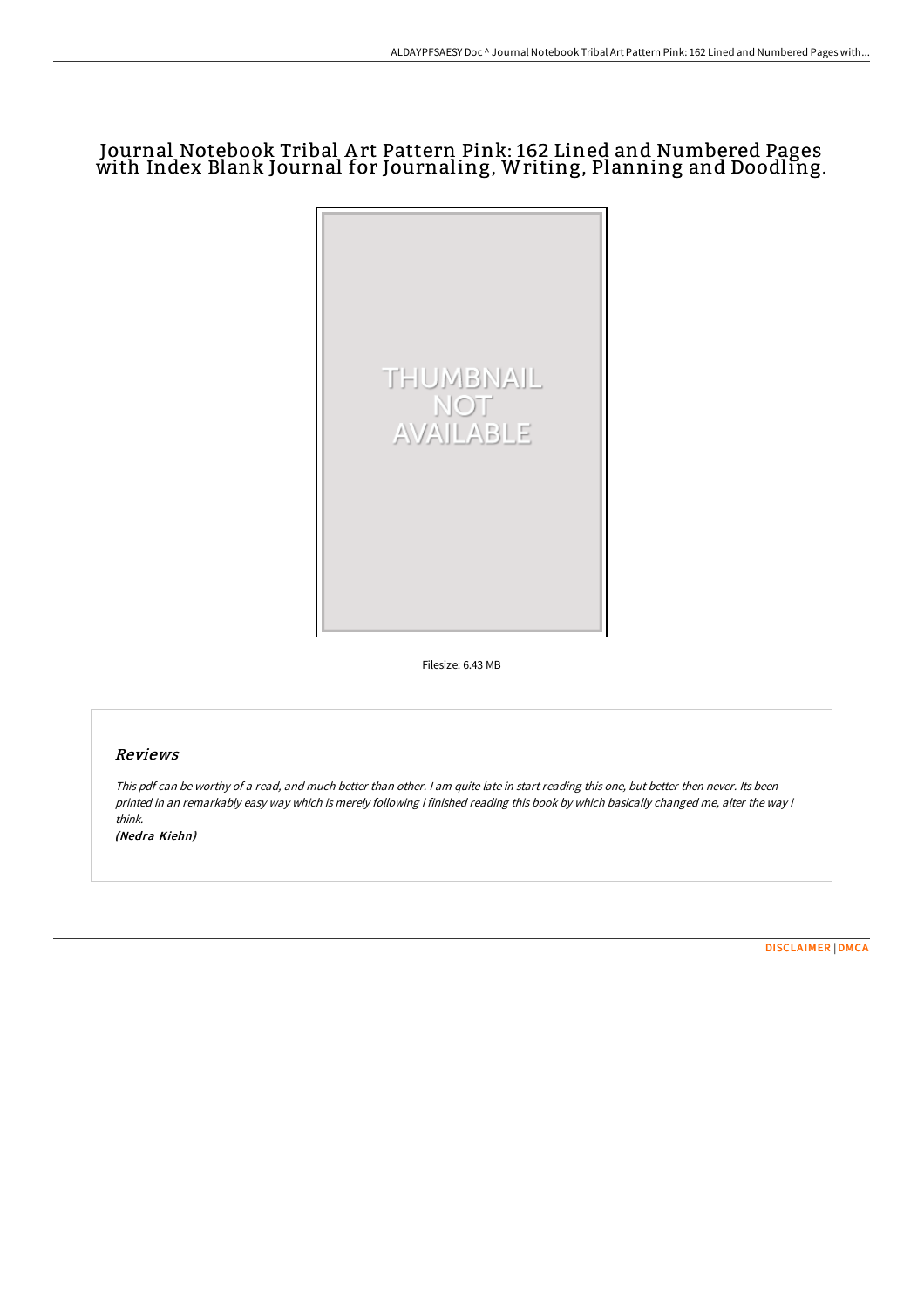## JOURNAL NOTEBOOK TRIBAL ART PATTERN PINK: 162 LINED AND NUMBERED PAGES WITH INDEX BLANK JOURNAL FOR JOURNALING, WRITING, PLANNING AND DOODLING.



To read Journal Notebook Tribal Art Pattern Pink: 162 Lined and Numbered Pages with Index Blank Journal for Journaling, Writing, Planning and Doodling. eBook, remember to refer to the link under and save the document or have accessibility to other information which are in conjuction with JOURNAL NOTEBOOK TRIBAL ART PATTERN PINK: 162 LINED AND NUMBERED PAGES WITH INDEX BLANK JOURNAL FOR JOURNALING, WRITING, PLANNING AND DOODLING. ebook.

Createspace Independent Publishing Platform, 2017. PAP. Condition: New. New Book. Shipped from US within 10 to 14 business days. THIS BOOK IS PRINTED ON DEMAND. Established seller since 2000.